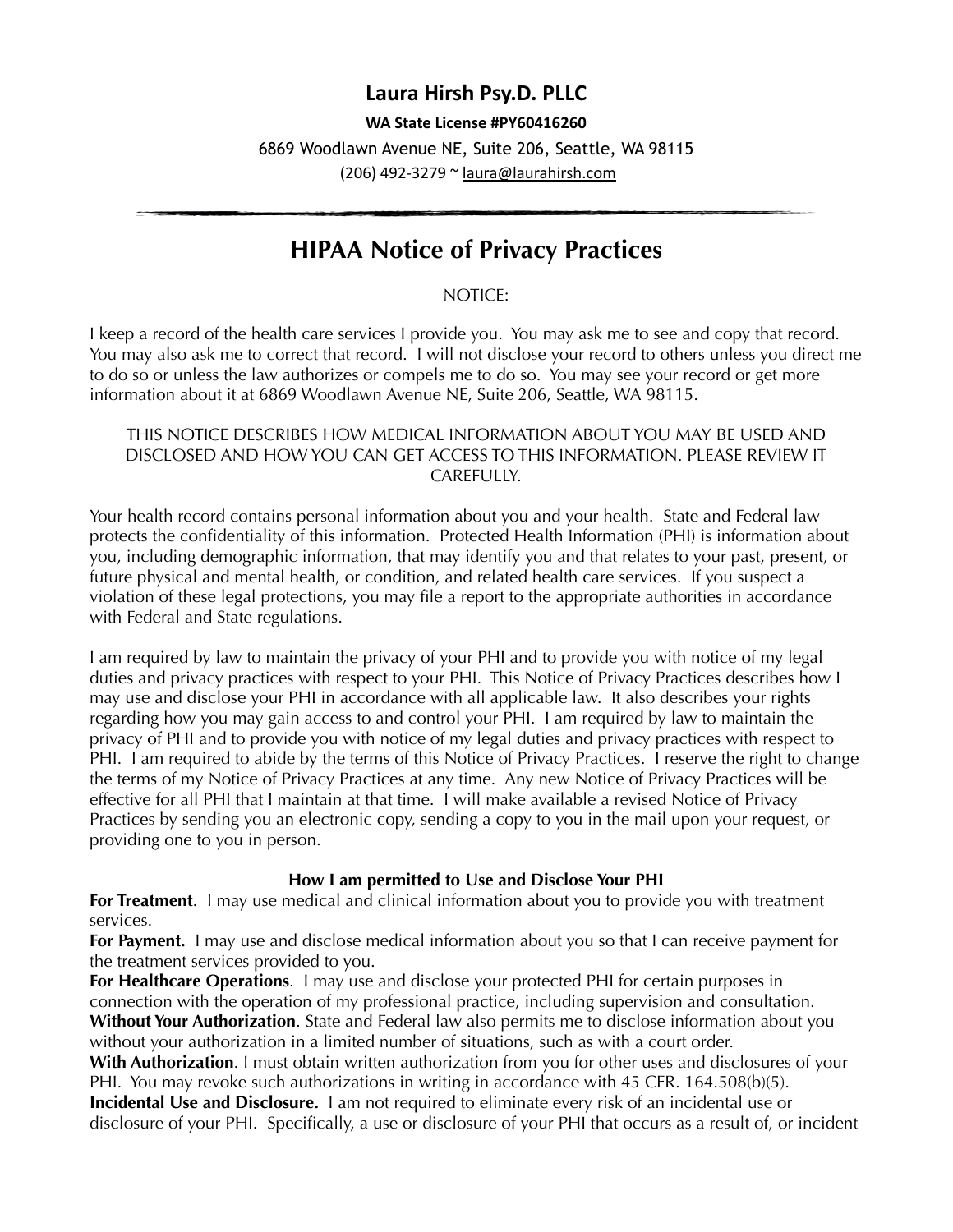to an otherwise permitted use or disclosure is permitted as long as I have adopted reasonable safeguards to protect your PHI, and the information being shared was limited to the minimum necessary.

## **Examples of How I May Use and Disclose Your PHI**

Listed below are examples of the uses and disclosures that I may make of your PHI. These examples are not meant to be a complete list of all possible disclosures, rather, they are illustrative of the types of uses and disclosures that may be made.

**Treatment**. Your PHI may be used and disclosed by me for the purpose of providing, coordinating, or managing your health care treatment and any related services. This may include coordination or management of your health care with a third party, consultation or supervision activities with other health care providers, or referral to another provider for health care services.

**Payment**. I may use your PHI to obtain payment for your health care services. This may include providing information to a third party payor, or, in the case of unpaid fees, submitting your name and amount owed to a collection agency.

**Healthcare Operations**. I may use or disclose your PHI in order to support the business activities of my professional practice including; disclosures to others for health care education, or to provide planning, quality assurance, peer review, or administrative, legal, financial, or actuarial services to assist in the delivery of health care, provided I have a written contract with the business that prohibits it from redisclosing your PHI and requires it to safeguard the privacy of your PHI. I may also contact you to remind you of your appointments.

### **Other Uses and Disclosures That Do Not Require Your Authorization**

**Required by Law**. I may use or disclose your PHI to the extent that the use or disclosure is required by law, made in compliance with the law, and limited to the relevant requirements of the law. Examples of this type of disclosure include healthcare licensure related reports, public health reports, and law enforcement reports. Under the law, I must make certain disclosures of your PHI to you upon your request. In addition, I must make disclosures to the US Secretary of the Department of Health and Human Services for the purpose of investigating or determining my compliance with the requirements of privacy rules.

**Health Oversight**. I may disclose PHI to a health oversight agency for activities authorized by law, such as audits, investigations, and inspections. Oversight agencies seeking this information include government agencies and organizations that provide financial assistance to the program (such as thirdparty payors) and peer review organizations performing utilization and quality control. If I disclose PHI to a health oversight agency, I will have an agreement in place that requires the agency to safeguard the privacy of your information.

**Abuse or Neglect**. I may disclose your PHI to a state or local agency that is authorized by law to receive reports of abuse or neglect. However, the information I disclose is limited to only that information which is necessary to make the required mandated report.

**Deceased Clients**. I may disclose PHI regarding deceased clients for the purpose of determining the cause of death, in connection with laws requiring the collection of death or other vital statistics, or permitting inquiry into the cause of death.

**Research**. I may disclose PHI to researchers if (a) an Institutional Review Board reviews and approves the research and a waiver to the authorization requirement; (b) the researchers establish protocols to ensure the privacy of your PHI; and (c) the researchers agree to maintain the security of your PHI in accordance with applicable laws and regulations.

**Criminal Activity or Threats to Personal Safety**. I may disclose your PHI to law enforcement officials if I believe that disclosure of confidential information is necessary to prevent or lessen a serious and imminent threat to the health or safety of a person or the public.

**Compulsory Process**. I may be required to disclose your PHI if a court of competent jurisdiction issues an appropriate order, and if the rule of privilege has been determined not to apply. I may be required to disclose your PHI if I have been notified in writing at least fourteen days in advance of a subpoena or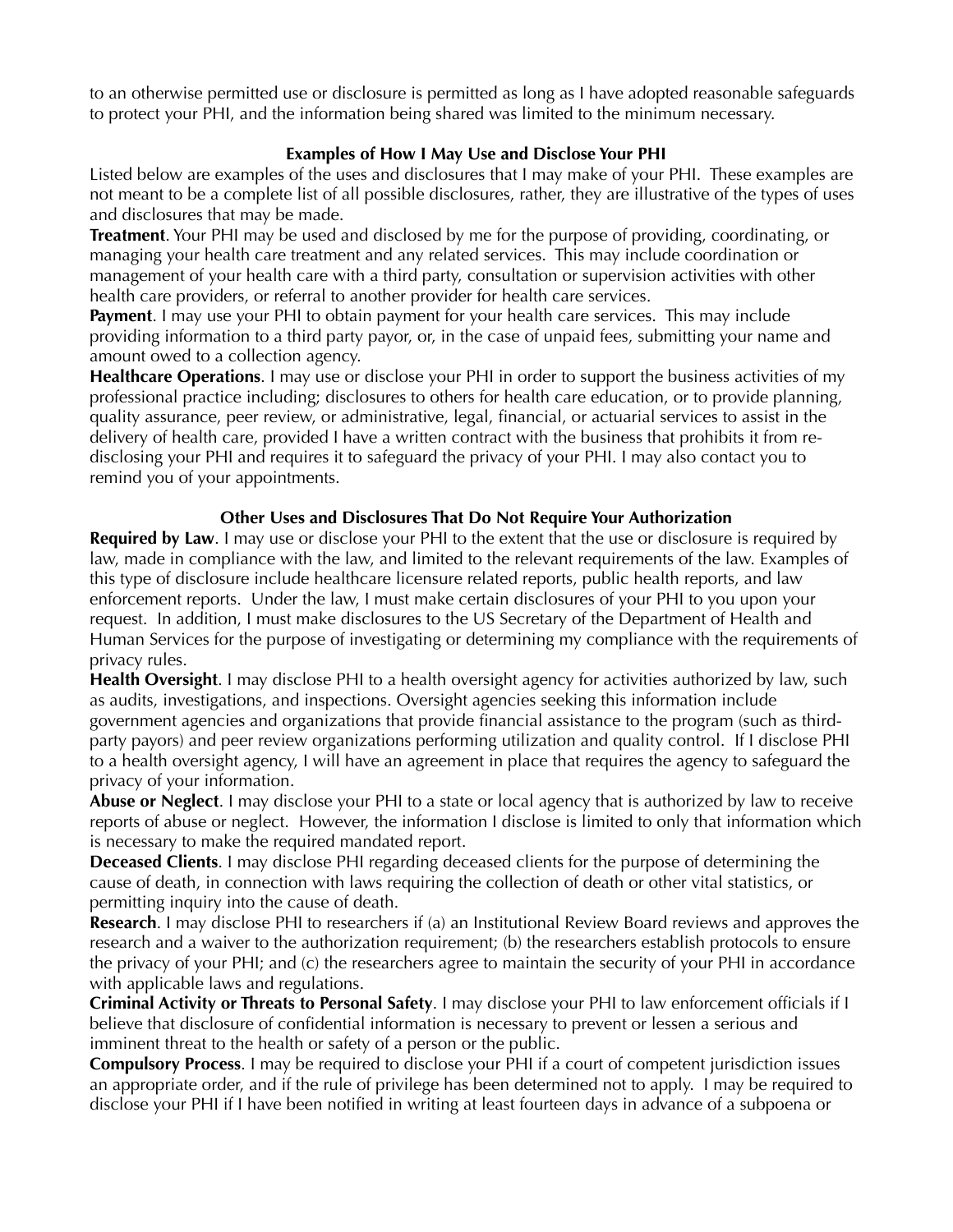other legal demand, no protective order has been obtained, and a competent judicial officer has determined that the rule of privilege does not apply.

**Essential Government Functions.** I may be required to disclose your PHI for certain essential government functions. Such functions include: assuring proper execution of a military mission, conducting intelligence and national security activities that are authorized by law, providing protective services to the President, making medical suitability determinations for U.S. State Department employees, protecting the health and safety of inmates or employees in a correctional institution, and determining eligibility for or conducting enrollment in certain government benefit programs.

**Law Enforcement Purposes***.* I may be authorized to disclose your PHI to law enforcement officials for law enforcement purposes under the following circumstances, and subject to specified conditions: as required by law (including court orders, court-ordered warrants, subpoenas) and administrative requests; to identify or locate a suspect, fugitive, material witness, or missing person; in response to a law enforcement official's request for information about a victim or suspected victim of a crime; to alert law enforcement of a person's death, if I suspect that criminal activity caused the death; when I believe that protected health information is evidence of a crime that occurred on my premises; if I believe that disclosure of confidential information is necessary to prevent or lessen a serious and imminent threat to the health or safety of a person or the public; and in a medical emergency not occurring on my premises, when necessary to inform law enforcement about the commission and nature of a crime, the location of the crime or crime victims, and the perpetrator of the crime.

**Psychotherapy Notes.** If kept as separate records, I must obtain your authorization to use or disclose psychotherapy notes with the following exceptions. I may use the notes for your treatment. I may also use or disclose, without your authorization, the psychotherapy notes for my own training, to defend myself in legal or administrative proceedings initiated by you, as required by the Washington Department of Health or the US Department of Health and Human Services to investigate or determine my compliance with applicable regulations, to avoid or minimize an imminent threat to anyone's health or safety, to a health oversight agency for lawful oversight, for the lawful activities of a coroner or medical examiner, as otherwise required by law, or with a valid court order.

#### **Uses and Disclosures of PHI With Your Written Authorizatio**n

Other uses and disclosures of your PHI will be made only with your written authorization. I will not make any other uses or disclosures of your psychotherapy notes, I will not use or disclosure your PHI for marketing proposes, and I will not sell your PHI without your authorization. You may revoke your authorization in writing at any time. Such revocation of authorization will not be effective for actions I may have taken in reliance on your authorization of the use or disclosure.

#### **Your Rights Regarding Your PHI**

You have the following rights regarding PHI that I maintain about you. Any requests with respect to these rights must be in writing. A brief description of how you may exercise these rights is included.

**Right of Access to Inspect and Copy**. You may inspect and obtain a copy of your PHI that is contained in a designated record set for as long as I maintain the record. A "designated record set" contains medical and billing records and any other records that I use for making decisions about you. Your request must be in writing. I may charge you a reasonable cost-based fee for the copying and transmitting of your PHI. I can deny you access to your PHI in certain circumstances. In some of those cases, you will have a right of recourse to the denial of access. Please contact me if you have questions about access to your medical record.

**Right to Amend**. You may request, in writing, that I amend your PHI that has been included in a designated record set. In certain cases, I may deny your request for an amendment. If I deny your request for amendment, you have the right to file a statement of disagreement with me. I may prepare a rebuttal to your statement and will provide you with a copy of any such rebuttal.

**Right to an Accounting of Disclosures**. You may request an accounting of disclosures made for treatment purposes or made as a result of your authorization, for a period of up to six years, excluding disclosures